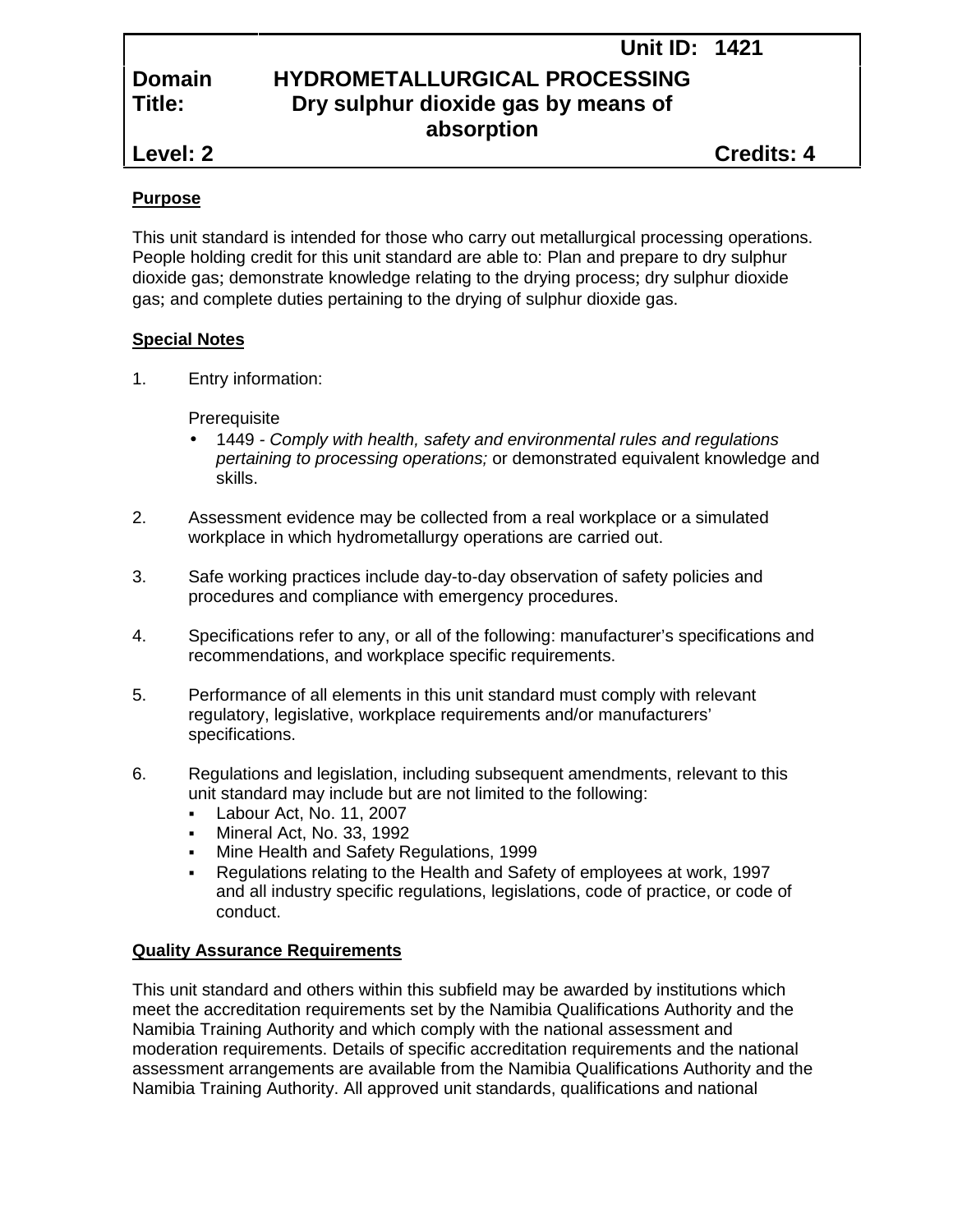assessment arrangements are available on the Namibia Training Authority website www.nta.com.na.

# **Elements and Performance Criteria**

## **Element 1: Plan and prepare to dry sulphur dioxide gas**

#### **Performance Criteria**

- 1.1 Work instructions, including plans, specifications, quality requirements and operational details are obtained, explained, clarified and applied to the allocated task.
- 1.2 Safety and security requirements, including personal protective clothing and equipment are obtained from the site safety plan, workplace policies and procedures, explained, and applied to the allocated task.
- 1.3 Equipment, tools, accessories selected to carry out tasks are checked for consistency with the requirements of the job, their usability and any faults rectified or reported prior to commencement of work.
- 1.4 Environmental protection requirements are identified from the project environmental management plan and applied to the allocated task.
- 1.5 Work area is inspected and prepared according to workplace procedures.

#### **Element 2: Demonstrate knowledge relating to the drying process**

#### **Performance Criteria**

- 2.1 The importance of drying sulphur dioxide is explained in terms of achieving specified production requirements.
- 2.2 Hazards and associated risks pertaining to the drying process are identified through relevant risk assessment procedures.
- 2.3 The principal components of the drying system are identified and their functions described.
- 2.4 The specified elementary principles of the drying process are described.
- 2.5 The specified colour coding and symbolic signs pertaining to the drying process are explained.
- 2.6 Corrective actions, in case of sub-standards conditions and problems encountered, are described.

#### **Element 3: Dry sulphur dioxide gas**

#### **Performance Criteria**

3.1 Workplace hazards and associated risks are identified, minimised or eliminated according to workplace procedures and legislative requirements.